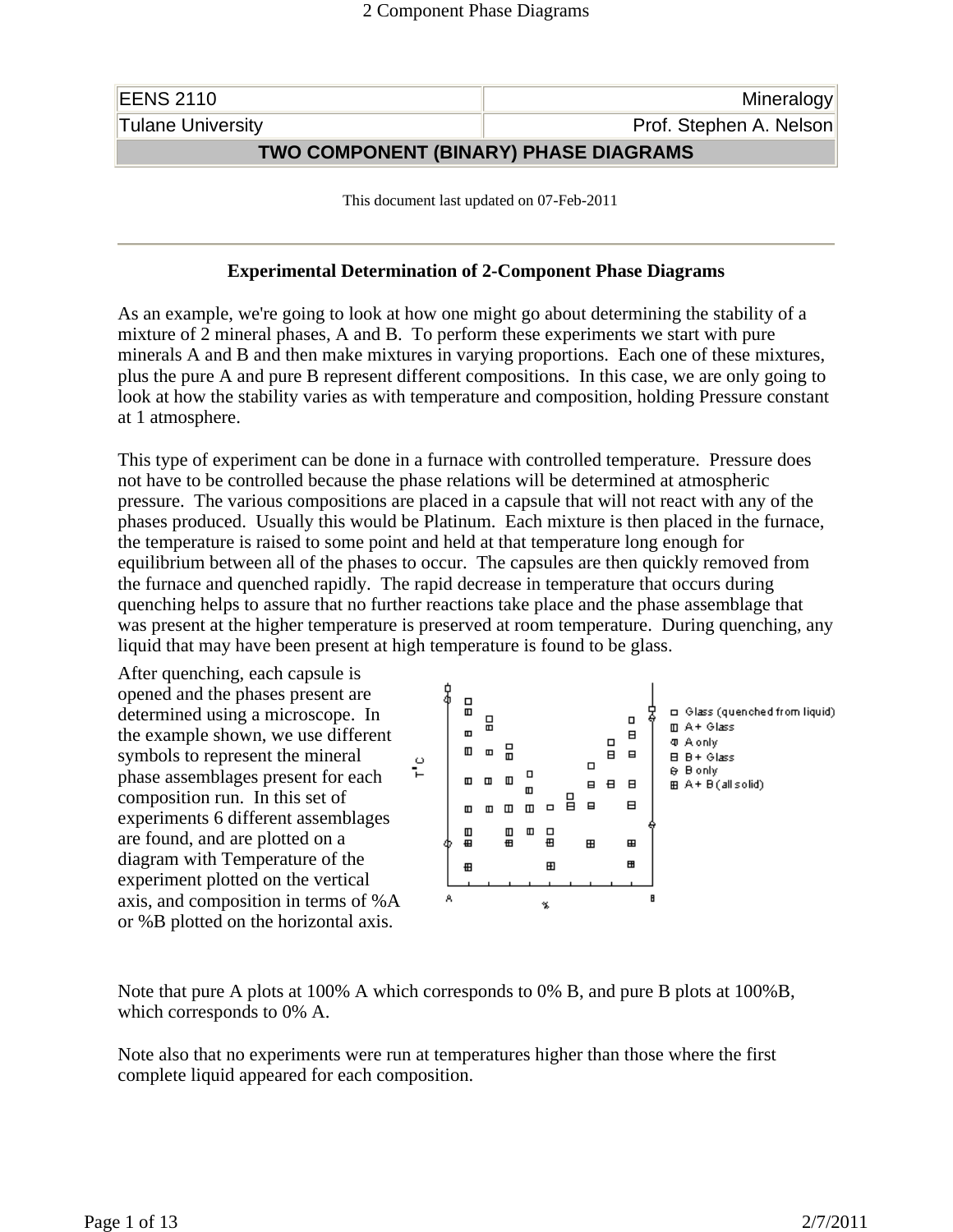Once the points are plotted, we can then draw best-fit curves or lines between the data points to determine the Temperature - Composition stability fields for the various phase assemblages. These curves/lines are shown here, and the stability fields for each phase assemblage are labeled. the resulting phase diagram is called a binary eutectic diagram. Not all binary melting diagrams look like this, but this is the simplest and the type that we will discuss first.



### **TWO COMPONENT EUTECTIC SYSTEMS**

Figure 1 shows the simplest of two component phase diagrams. The components are A and B, and the possible phases are pure crystals of A, pure crystals of B, and liquid with compositions ranging between pure A and pure B. Compositions are plotted across the bottom of the diagram. Note that composition can be expressed as either a percentage of A or a percentage of B, since the total percentage must add up to 100. (Compositions might also be expressed as mole fraction of A or B, in which case the total must add up to 1). Temperature or pressure is plotted on the vertical axis. For the case shown, we consider pressure to be constant, and therefore have plotted temperature on the vertical axis.

The curves separating the fields of  $A +$ Liquid from Liquid and  $B +$ Liquid from Liquid are termed *liquidus curves*. The horizontal line separating the fields of  $A +$ Liquid and  $B +$ Liquid from  $A + B$  all solid, is termed the *solidus*. The point, E, where the liquidus curves and solidus intersect, is termed the *eutectic* point. At the eutectic point in this two component system, all three phases, that is Liquid, crystals of A and crystals of B, all exist in equilibrium. Note that the eutectic is the only point on the diagram where this is true.



Since we looking at a system at constant pressure, the phase rule in this case is  $F = C +1$  - P. The eutectic point is therefore an invariant point. If we change the composition of the liquid or the temperature, the number of phases will be reduced to 2.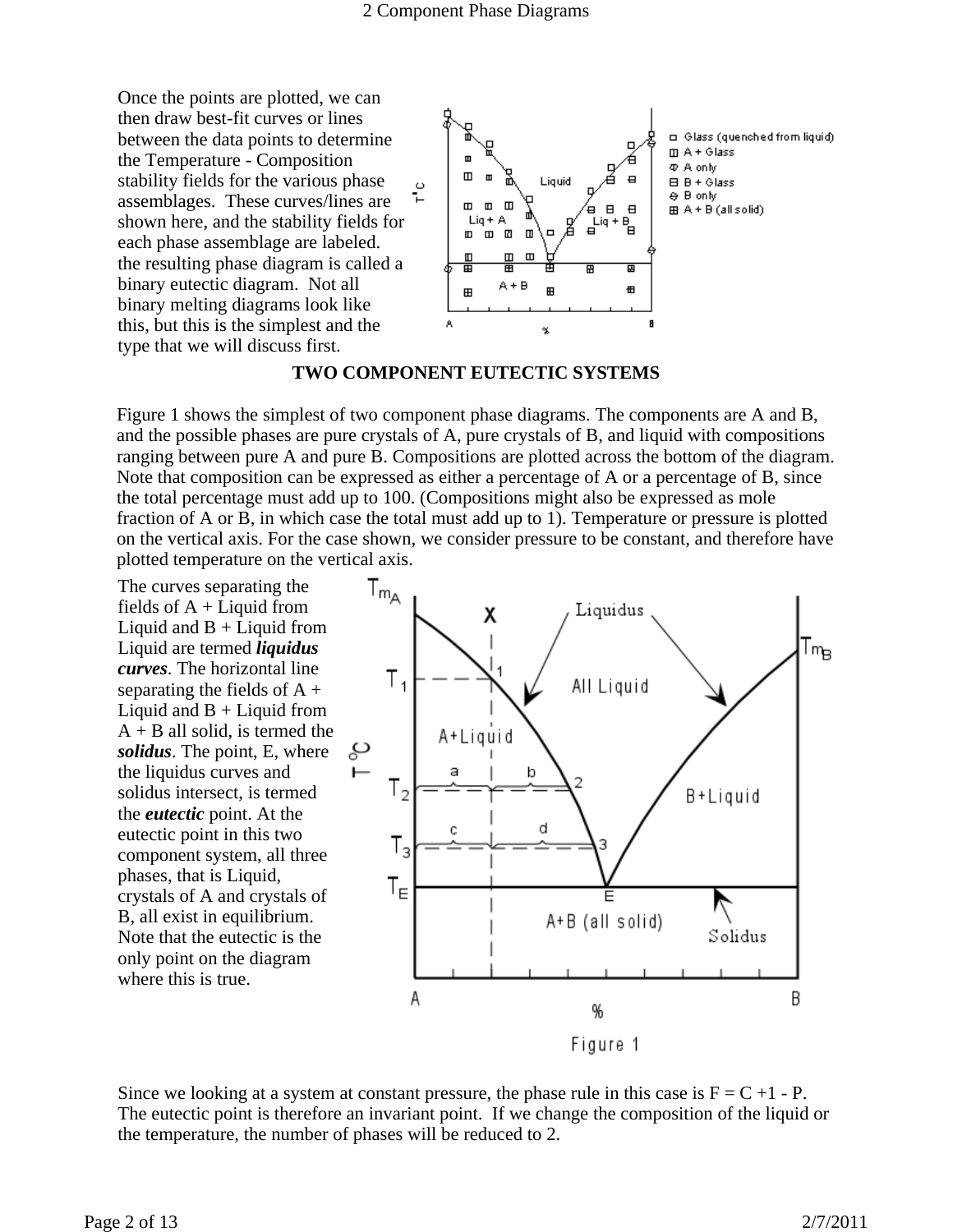If the system contains only pure A, then the system is a one component system and phase A melts at only one temperature, the melting temperature of pure  $A$ ,  $T_{\text{max}}$ . If the system contains only pure B, then it is a one component system and B melts only at the melting temperature of pure B,  $T_{\text{ms}}$ .

For all compositions between pure A and pure B, the melting temperature is drastically reduced, and melting begins at the eutectic temperature  $T<sub>E</sub>$ . Note that for all compositions between A and B the melting also occurs over a range of temperatures between the solidus and the liquidus. This is true for all compositions except one, that of the eutectic. The eutectic composition melts at only one temperature,  $T_{E}$ .

We will now consider the crystallization of a liquid with composition X in Figure 1. First, however, we must state the following rule, which must always be obeyed:

#### **Rule 1** - *In equilibrium crystallization or melting in a closed system, the final composition of the system will be identical to the initial composition of the system.*

Therefore, according to rule 1, composition X, which is made up of a mixture of 80% A and 20% B, will have, as its final crystalline product a mixture of 80% crystals of A and 20% crystals of B.

Composition X will be all liquid above the temperature  $T_1$ , because it will lie in the field of all Liquid. If the temperature is lowered to  $T_1$ , at  $T_1$  crystals of A begin to form.

Further lowering of the temperature causes more crystals of A to form. As a result, the liquid composition must become more enriched in B as more crystals of A form out of the liquid. Thus, with lowering of temperature, the liquid composition will change from point 1 to point 2 to point 3 to point E as the temperature is lowered from  $T_1$  to  $T_2$  to  $T_3$  to  $T_E$  respectively. At all temperatures between  $T_1$  and  $T_E$ , two phases will be present in the system; liquid and crystals of A. At the eutectic temperature,  $T_E$ , crystals of B will begin to form, and three phases will coexist; crystals of A, crystals of B, and liquid. The temperature must remain at  $T_E$  until one of the phases disappears. Thus when the liquid crystallizes completely, only pure solid A and pure solid B will remain and mixture of these two solid phases will be in the proportions of the original mixture, that is 80% A and 20% B.

The crystallization history of composition X can be written in abbreviated form as follows:

 $T > T_1$  -- all liquid  $T_1 - T_E - liquid + A$ at  $T_E$  -- liquid + A + B  $T < T<sub>E</sub> - A + B$  all solid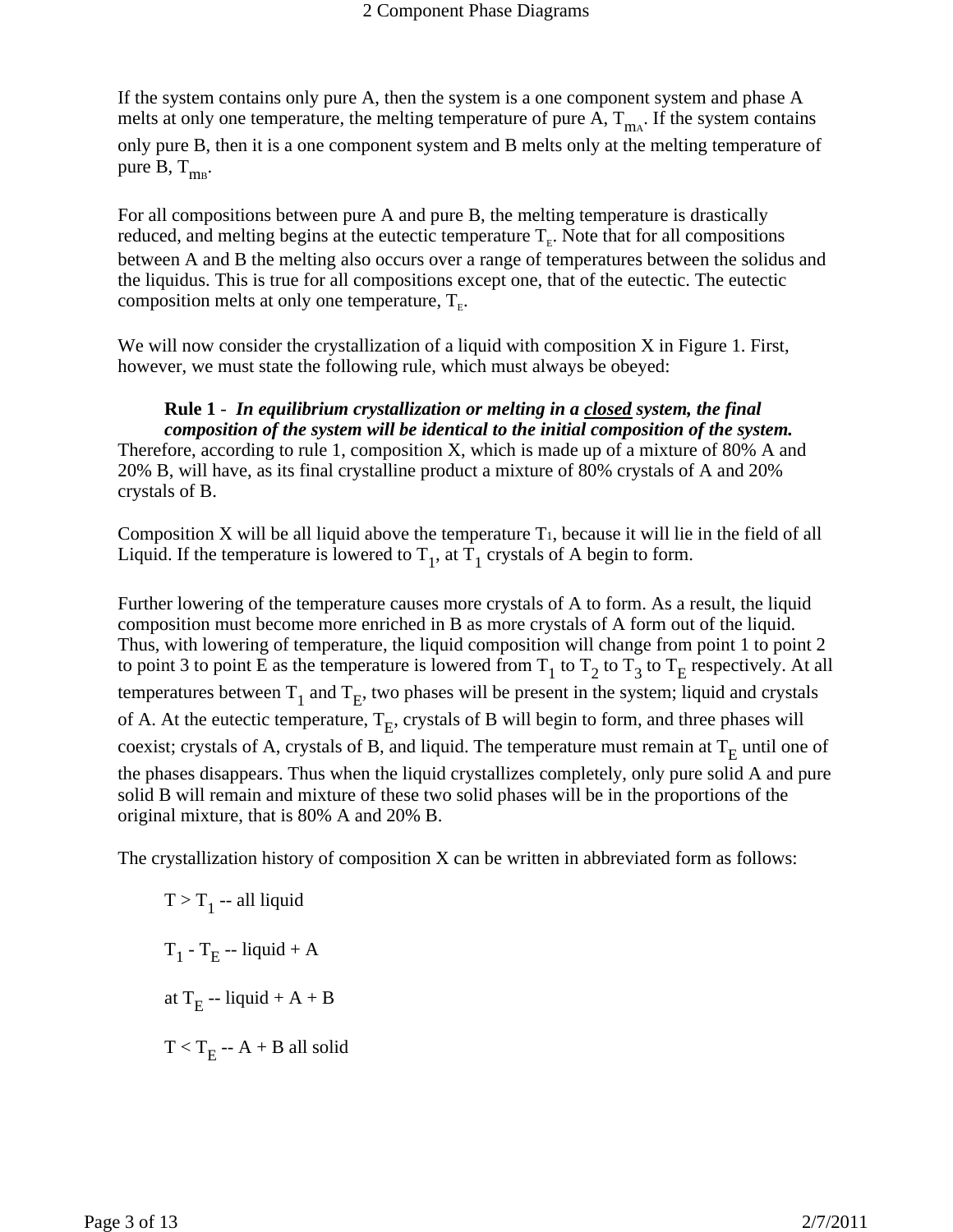If we were to stop the crystallization process at any point during crystallization and observe how much of each phase is present we can use the following example to determine what we would see.

For example, at a temperature  $T_2$  the amount of crystals of A and liquid (the only two phases present at this temperature) could be determined by measuring the distances a and b on figure 1. The percentages would then be given by the lever rule:

% crystals of  $A = b/(a + b) \times 100$ 

% liquid =  $a/(a + b) \times 100$ 

Note that since the amount of crystals must increase with falling temperature the proportional distance between the vertical line which marks the initial composition and the liquidus increases as temperature falls. Thus the distance used to calculate the amount of solid is always measured toward the liquid side of the initial composition.

At the temperature  $T_3$ , note that more crystals must have formed since the proportional distance  $d/(c+d)$  is greater than the proportional distance  $b/(a+b)$ . Thus at T<sub>3</sub> the lever rule gives:

% crystals of  $A = d/(d + c) \times 100$ 

% liquid =  $c/(c + d) \times 100$ 

At  $T_3$ , note that the composition of the liquid is given at point 3, i.e. 53% A, the composition of the solid is pure A, and the composition of the system is still 80% A and 20% B. Make sure you understand the difference between composition of the phases and the amount or percentages of the phases.

The melting process is exactly the reverse of the crystallization process. That is if we started with composition X at some temperature below  $T_E$  the first liquid would form at  $T_E$ . The temperature would remain constant at  $T_E$  until all of the crystals of B were melted. The liquid composition would then change along the liquidus curve from E to point 1 as temperature increased until the temperature  $T_1$  was reached. Above  $T_1$  the system would contain only liquid with a composition of 80% A and 20% B. The melting process in abbreviated form is listed below:

 $T < T<sub>F</sub> - all solid A + B$ at  $T_E$  -- Liquid + A + B  $T_E - T_1$  -- Liquid + A  $T > T_1$  -- all Liquid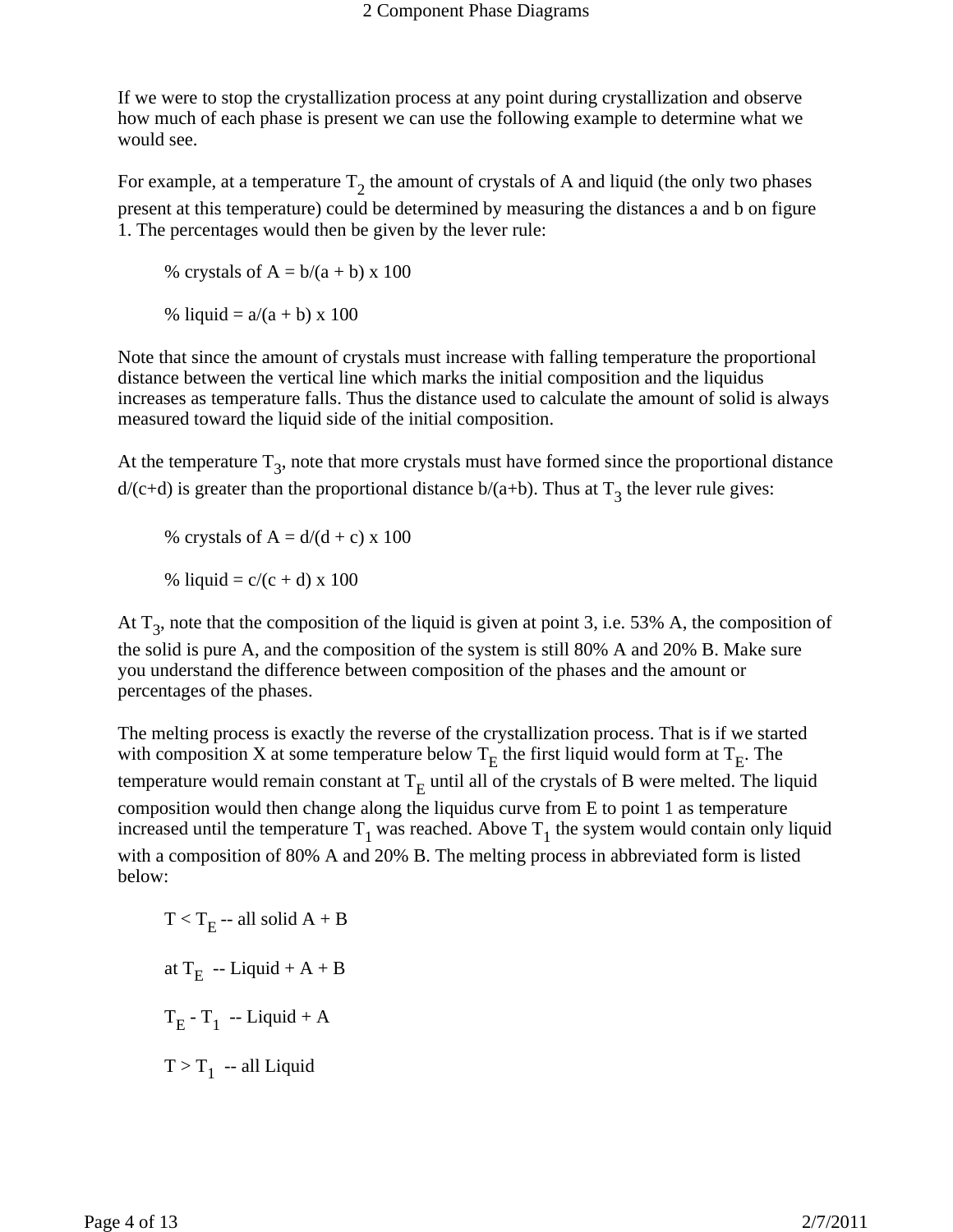### **INCONGRUENT MELTING**

Definition of terms:

*Liquidus* - The line separating the field of all liquid from that of liquid plus crystals.

*Solidus* - The line separating the field of all solid from that of liquid plus crystals.

*Eutectic point* - the point on a phase diagram where the maximum number of allowable phases are in equilibrium. When this point is reached, the temperature must remain constant until one of the phases disappears. A eutectic is an invariant point.

*Peritectic point* - The point on a phase diagram where a reaction takes place between a previously precipitated phase and the liquid to produce a new solid phase. When this point is reached, the temperature must remain constant until the reaction has run to completion. A peritectic is also an invariant point.

*Intermediate compound* - A phase that has a composition intermediate between two other phases.

*Congruent melting* - melting wherein a phase melts to a liquid with the same composition as the solid.

*Incongruent melting* - melting wherein a phase melts to a liquid with a composition different from the solid and produces a solid of different composition to the original solid.

For the case of incongruent melting, we will use the system forsterite  $(Mg_2SiO<sub>A</sub>)$  - silica  $(SiO<sub>2</sub>)$ , which has an intermediate compound, enstatite  $(MgSiO<sub>3</sub>)$ .

This system is a prime example of the phenomena of incongruent melting in rocks, and therefore gives insights into many aspects of mineral formation.

A simplified version of the system forsterite - silica with its intermediate compound enstatite is shown in Figure 2. The crystallization histories for compositions  $X$ ,  $Y$ , and  $Z$  will be documented in the following discussion. Each of these compositions behaves in a slightly different manner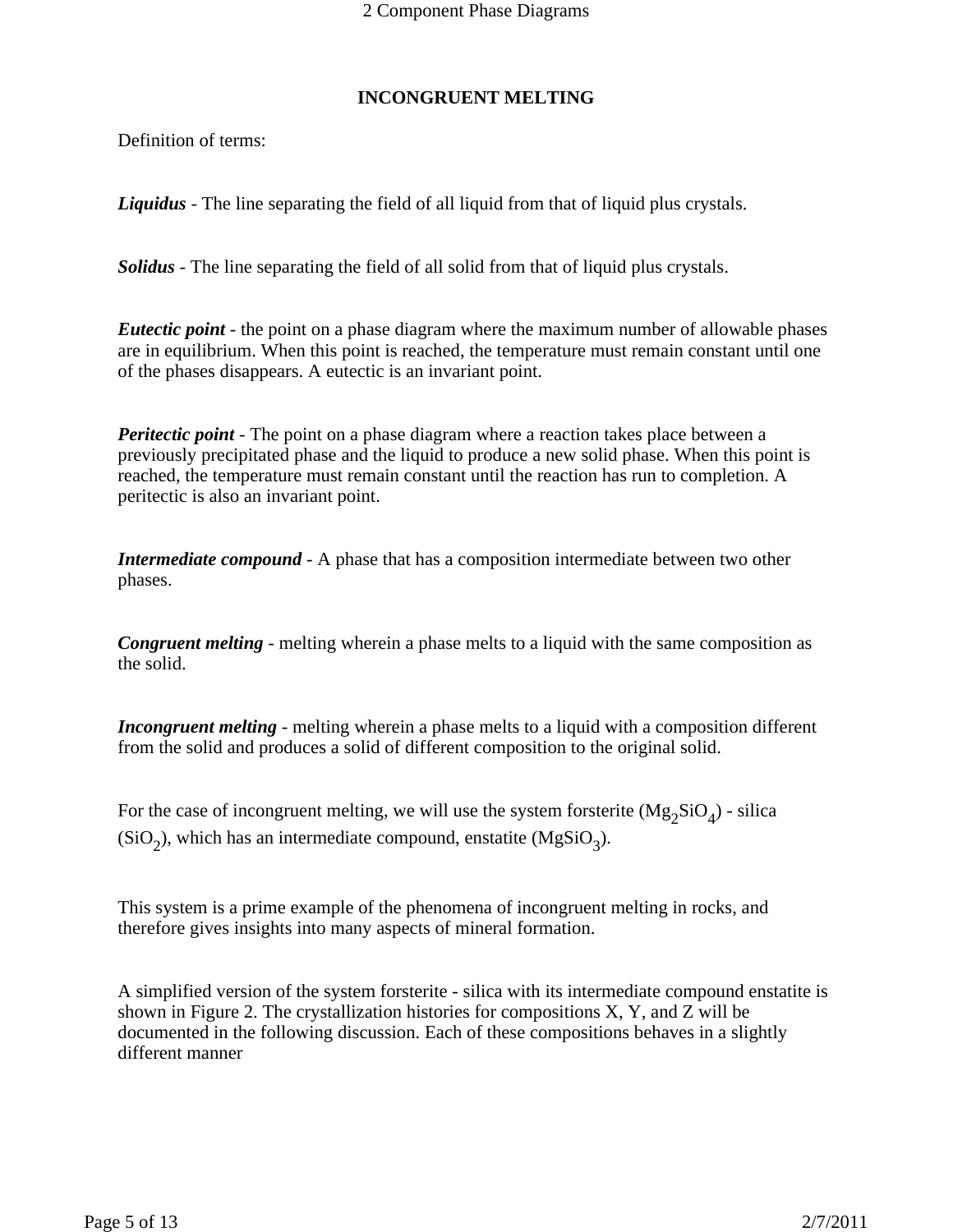

As a liquid of composition X is cooled, nothing will happen until the temperature is equal to the liquidus temperature at  $1800^{\circ}$ . At this point crystals of forsterite (Fo) begin to precipitate out of the liquid. As the temperature is further lowered, the composition of the liquid will change along the liquidus toward the peritectic (P), and the crystals forming from the liquid will always be pure Fo until P is reached.

At the temperature of the peritectic, about 1580<sup>o</sup>, note that three phases must be in equilibrium, Fo, liquid, and enstatite (En). At this point some of the crystals of Fo react with the liquid to produce crystals of En. The reaction that takes place can be written as follows:

 $Mg_2SiO_4 + SiO_2 = 2MgSiO_3$  $Fo + liq = 2En$ (Where  $SiO<sub>2</sub>$  in the reaction refers to the component of  $SiO<sub>2</sub>$  in liquid with composition P).

After all of the liquid is consumed by this reaction, only crystals of Fo and En will remain. The proportions of Fo and En in the final crystalline product can be found by applying the lever rule.

%Fo crystals =  $\left[\frac{d}{c} + d\right]$  x 100 %En crystals =  $[c/(c + d)] \times 100$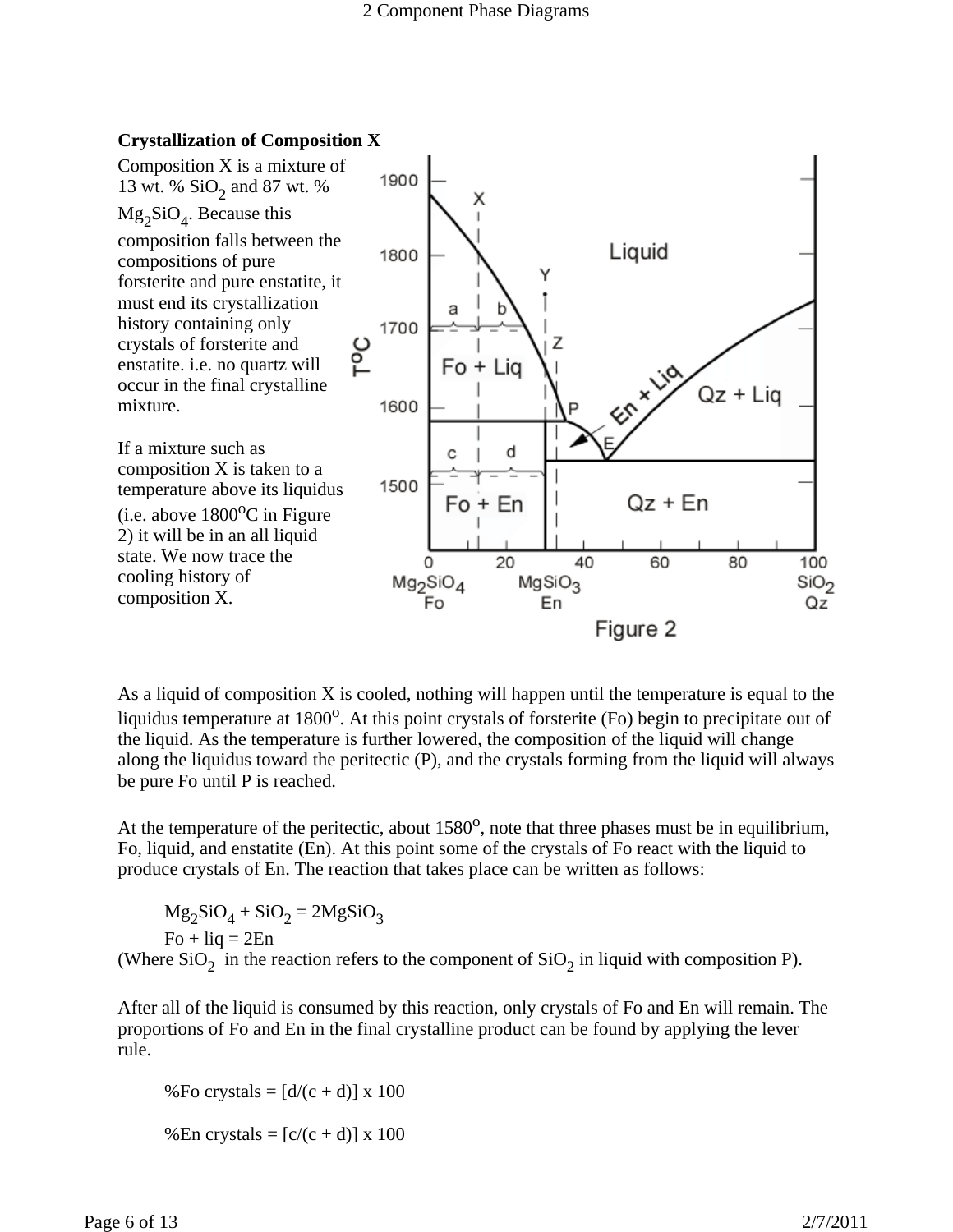At any intermediate stage in the process, such as at  $1700<sup>o</sup>$  the proportion of all phases present (Fo and liquid in this case) can similarly be found by applying the lever rule.

at  $1700$ <sup>o</sup>C

%Fo crystals =  $[b/(a + b)] \times 100$ 

%liquid =  $[a/(a + b)] \times 100$ 

Note that melting of composition X is exactly the reverse of crystallization. Mixture X will begin to melt at the peritectic temperature. At this point En will melt to crystals of Fo plus liquid (incongruent melting). As soon as all of the En crystals have been consumed by this reaction, the temperature can be increased until it reaches  $1800^{\circ}$  at which point all of the Fo crystals will have been consumed and the only phase left will be liquid with a composition of the starting material.

# **Crystallization of Composition Y**

Composition Y is equivalent to pure En. Thus only En may appear in the final crystalline product if perfect equilibrium is maintained.

If composition Y is cooled from an all liquid state it first begins to crystallize at about  $1650^\circ$ . At  $1650^{\circ}$  crystals of Fo will begin to precipitate from the liquid. This will continue with further cooling until the temperature of the peritectic is reached. In this interval, the composition of the liquid must become more enriched in  $SiO<sub>2</sub>$  and will thus change along the liquidus until it has

the composition of the peritectic, P. At the peritectic temperature  $(1580^{\circ})$  all of the remaining liquid will react with all of the previously precipitated Fo to produce crystals of En. The temperature will remain constant until this reaction has gone to completion, after which the only phase present will be pure En.

Thus, it can be seen that enstatite melts incongruently. If pure enstatite is heated to a temperature of  $1580^\circ$  it melts to Fo plus liquid.

# **Crystallization of Composition Z**

Since composition Z lies between En and  $SiO<sub>2</sub>$ , it must end up with crystals of En and Qz (Quartz). If such a composition were cooled from some high temperature where it is in the all liquid state, it would remain all liquid until it reached the liquidus temperature at about  $1600^\circ$ . At this temperature crystals of Fo would begin to precipitate and the composition of the liquid would begin to change along the liquidus toward the peritectic, P. At P, all of the Fo previously precipitated would react with the liquid to produce crystals of En. After this reaction has run to completion, and all of the previously precipitated Fo is consumed, there would still remain some liquid. With decreasing temperature, more crystals of En would form, and the liquid composition would change along the liquidus toward the eutectic, E. At E crystals of Qz would begin to form, the temperature would remain constant until all of the liquid was used up, leaving crystals of Qz and En as the final solid. Note that because composition Z lies very close to the composition of pure En, the final crystalline product would consist mostly of En with a very small amount of Qz.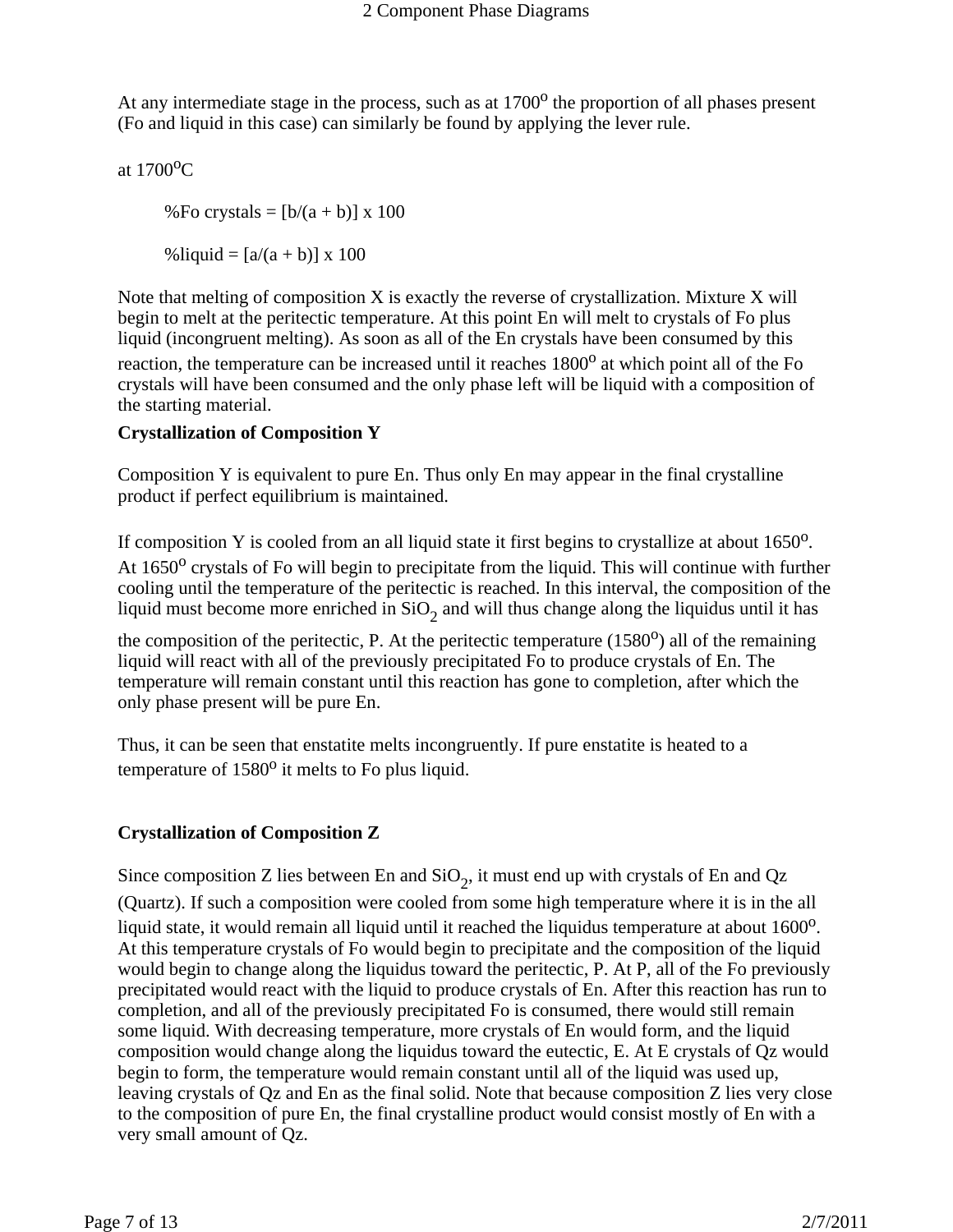For all compositions between P and 100%  $SiO<sub>2</sub>$  the system would behave in an identical fashion to the simple Eutectic system discussed previously.

## **Fractional Crystallization in the System**

Up to this point we have always been discussing the case of equilibrium crystallization. That is all solids remain in contact with the liquid until any reaction that takes place has run to completion. As is often the case in natural systems crystals can somehow become separated from the system so that they will not react at reaction points such as P. This is the case of fractional crystallization. Under fractional crystallization conditions the cooling and crystallization histories will be drastically different. In particular, the rule that the final composition must equal the initial composition will not be followed.

As an example of this phenomena we will examine the fractional crystallization of composition X. Furthermore, we will look at the case of perfect fractional crystallization. During perfect fractional crystallization of composition  $X$  all of the Fo that is precipitated will be somehow removed from the system. (In nature this can occur by crystals sinking to the bottom of the liquid due to the fact that crystals generally tend to be more dense than liquids.) Note that if only some of the crystals are removed from the liquid we will have a case intermediate between perfect fractional crystallization and equilibrium crystallization.

Cooling a liquid of composition X to the liquidus at  $1800^{\circ}$  will cause Fo to precipitate as before. With further cooling the liquid composition will change along the liquidus and more Fo will be precipitated. In this case, however, all of the Fo will be removed from the system as it crystallizes. Since the Fo is no longer present, the composition of the system will have the composition of the liquid (the Fo removed can no longer contribute to the composition of the system). Therefore, when the temperature reaches the peritectic temperature,  $1580^\circ$ , there will be no Fo available to react with the liquid, and the liquid (and system) will have a composition, P. Thus the liquid will now precipitate crystals of En and continue cooling to the eutectic, E, where crystals of Qz will form. The final crystalline product will consist of Qz and En.

Compare this case with the previously discussed case of equilibrium crystallization of composition X. Note that under equilibrium conditions the final crystalline product of composition X contained crystals of Fo and En, while in the fractional crystallization case the final product contains En and Qz. Thus fractional crystallization has allowed an originally Fo rich composition to produce an  $SiO<sub>2</sub>$  rich liquid and Qz appears in the final crystalline product.

If you go back and look at simple eutectic systems, or look at fractional crystallization of composition Z in the more complex system, you should be able to see that fractional crystallization will have no effect on the phases produced in the final crystalline product, but will only change the proportions of the phases produced. Fractional crystallization is only effective in producing a different final phase assemblage if there is a reaction relationship of one of the phases to the liquid.

# **SOLID SOLUTION SYSTEMS**

In the systems we've discussed so far, all of the mineral or solid phases have been pure phases, that is they have one and only one possible composition. This is not usually the case in nature, since substitution of one element for another often occurs due to the fact that some elements behave in a chemically similar fashion to other elements. When such substitutions occur, the phase can have a range of possible compositions, depending on the amount of substitution that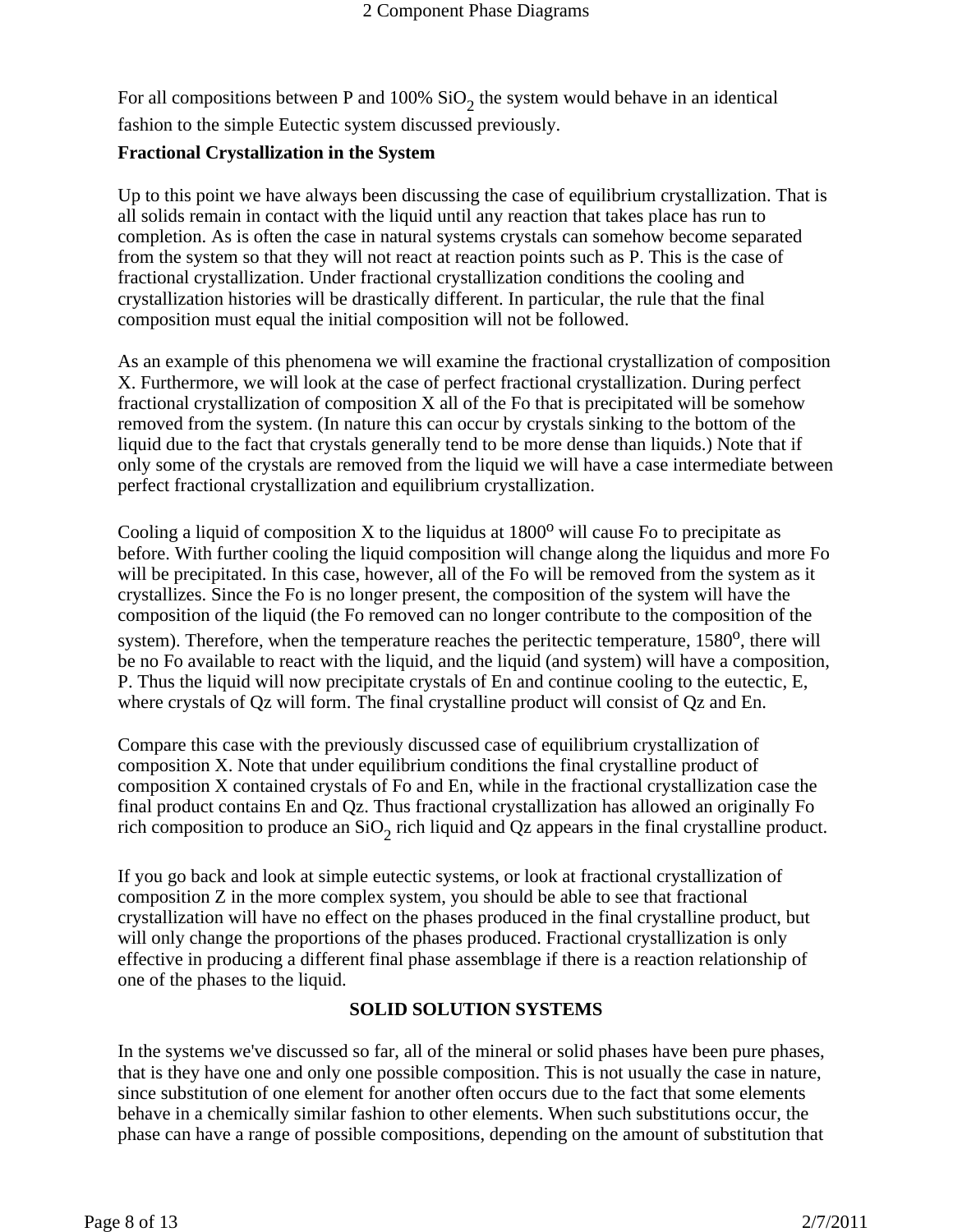takes place. Such solids that can have various amounts of elemental substitution are called solid solutions. A good example of a solid solution mineral is the mineral olivine. The general chemical formula for olivine is  $(Mg,Fe)_2SiO_4$ . Since  $Mg^{+2}$  and Fe<sup>+2</sup> are about the same size and have the same charge, they may substitute for one another in the crystal structure of olivine. Thus olivine may have a composition anywhere between the pure Mg end member, forsterite ( $Mg_2SiO_4$ ), and the pure Fe end member, fayalite (Fe<sub>2</sub>SiO<sub>4</sub>). When all compositions between two end members are possible, the solid solution is said to be a complete solid solution.

Another good example of a complete solid solution is displayed in the plagioclase feldspars. In this case the solid solution is between the end members albite (NaAl $Si<sub>3</sub>O<sub>8</sub>$ ) and anorthite

 $(CaAl_2Si_2O_8)$ . In order to maintain charge balance we cannot simply substitute Na<sup>+</sup> for Ca<sup>+2</sup>, so this solid solution is what is called a coupled solid solution. In this case  $Na<sup>+</sup>Si<sup>+4</sup>$  is substituted for  $Ca^{+2}Al^{+3}$  in the plagioclase structure to produce intermediate compositions of

plagioclase.

Because the elements that substitute are not exactly the same size (they are similar in size) the amount of substitution is dependent on temperature and pressure and the solid solutions behave in a somewhat orderly fashion as illustrated below.

Since plagioclase is one of the most common minerals in the earth's crust, we will discuss the phase diagram for the plagioclase system. The phase relations in the plagioclase system are shown in Figure 3 at constant pressure equal to that of the atmosphere (atmospheric pressure is 1 bar). In Figure 3 the upper curve is called the liquidus and the lower curve is called the solidus. At temperatures above the liquidus everything is liquid, below the solidus everything is solid (crystals of plagioclase solid solution). At temperatures between the solidus and liquidus crystals of plagioclase solid solution coexist in equilibrium with liquid.

Pure albite melts (or crystallizes) at 1118<sup>o</sup>C, and pure anorthite melts (or crystallizes) at 1500 $^{\circ}$ C. Note that any composition of plagioclase between the two end members melts or crystallizes over a range of temperatures unlike the pure end members which have only one melting point. Thus we can read from the diagram that a solid solution containing 50% albite and 50% anorthite  $(Ab_{50}An_{50})$  begins to melt at 1220<sup>o</sup>, point F, and the melting is complete at 1410<sup>o</sup>, point A. Inversely, if a melt of composition  $Ab_{50}An_{50}$  is cooled it will begin to crystallize at  $1410^{\circ}$  and will be completely crystalline at  $1220^{\circ}$ .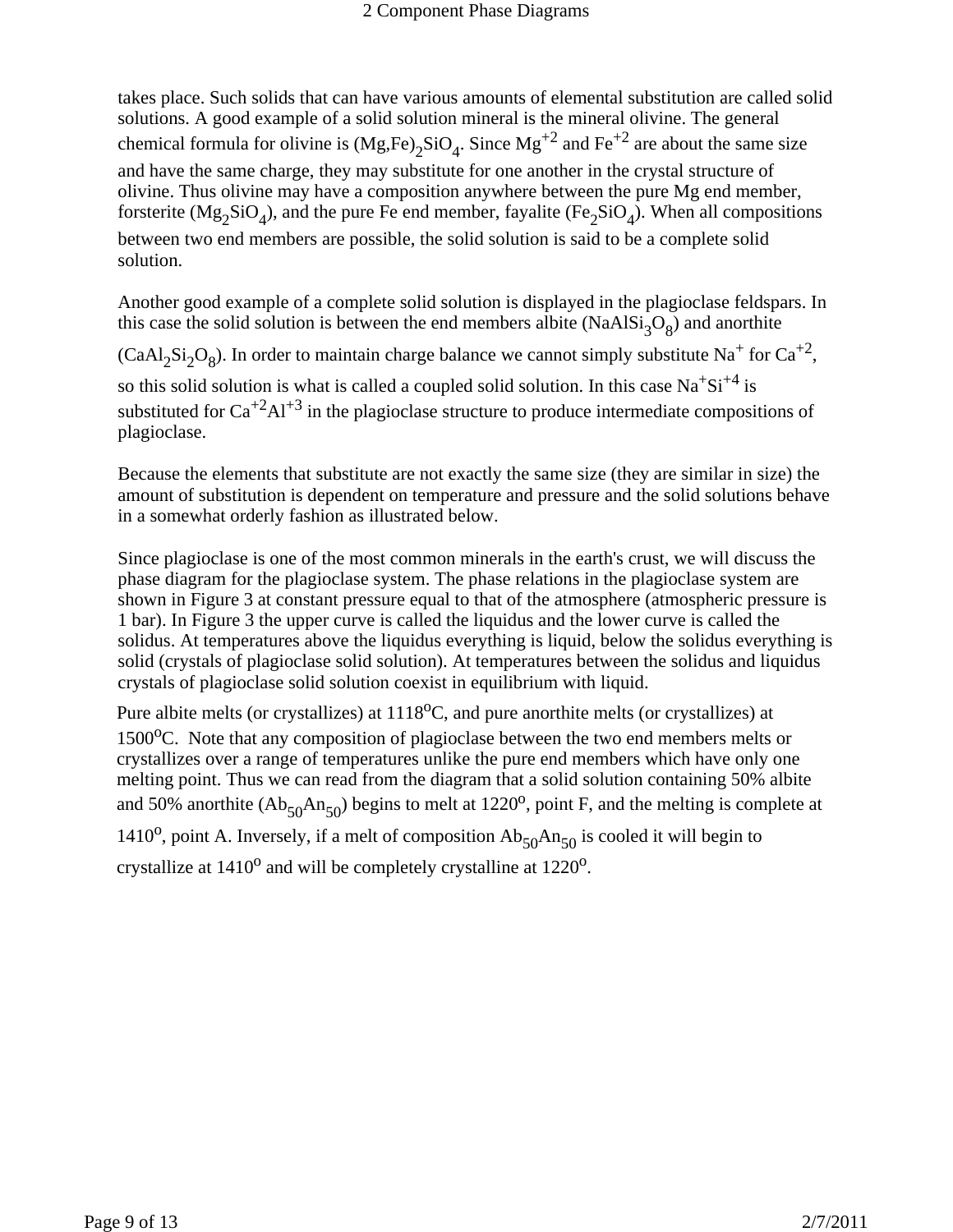

We will now trace the crystallization history of composition X, which is  $Ab_{50}An_{50}$ .

Composition X is completely liquid above the liquidus (above  $1410^{\circ}$ ). Cooling to the liquidus at point A results in the crystallization of a small amount of plagioclase solid solution. The composition of this plagioclase can be found by drawing an isotherm (line of constant temperature, a horizontal line in this diagram) through the temperature  $1410^{\circ}$ . Where this isotherm intersects the solidus (at point B), the composition of the solid can be found by drawing a vertical line to the base of the diagram. Thus it is seen that the first crystals precipitated from composition X will have the composition  $Ab_{10}An_{90}$ . Note that in this

diagram crystals that are in equilibrium with liquid will always be enriched in anorthite component relative to the liquid. As crystallization continues with lowering of temperature the composition of the plagioclase will change along the solidus, continually reacting with the liquid to produce crystals more enriched in the Ab component. Meanwhile, the composition of the liquid will change along the liquidus, thus also becoming more enriched in the Ab component. At a temperature of  $1395^{\circ}$  the liquid composition will be at point C, while the solid composition will be at point D. Crystallization proceeds until a temperature of about  $1220^{\circ}$ , at which point the last remaining liquid will have a composition at E, and the solid will have a composition equal to the original starting composition at point F.

At this point all of the liquid will be consumed and the final crystalline product will have the composition  $Ab_{50}An_{50}$ .

During crystallization the proportion of the solid continually increases while that of the liquid continually decreases. Thus as the composition of the liquid becomes more sodic, approaching E, its volume steadily decreases. Thus it can be seen that the amount of liquid in equilibrium with the solid of composition F will be extremely small.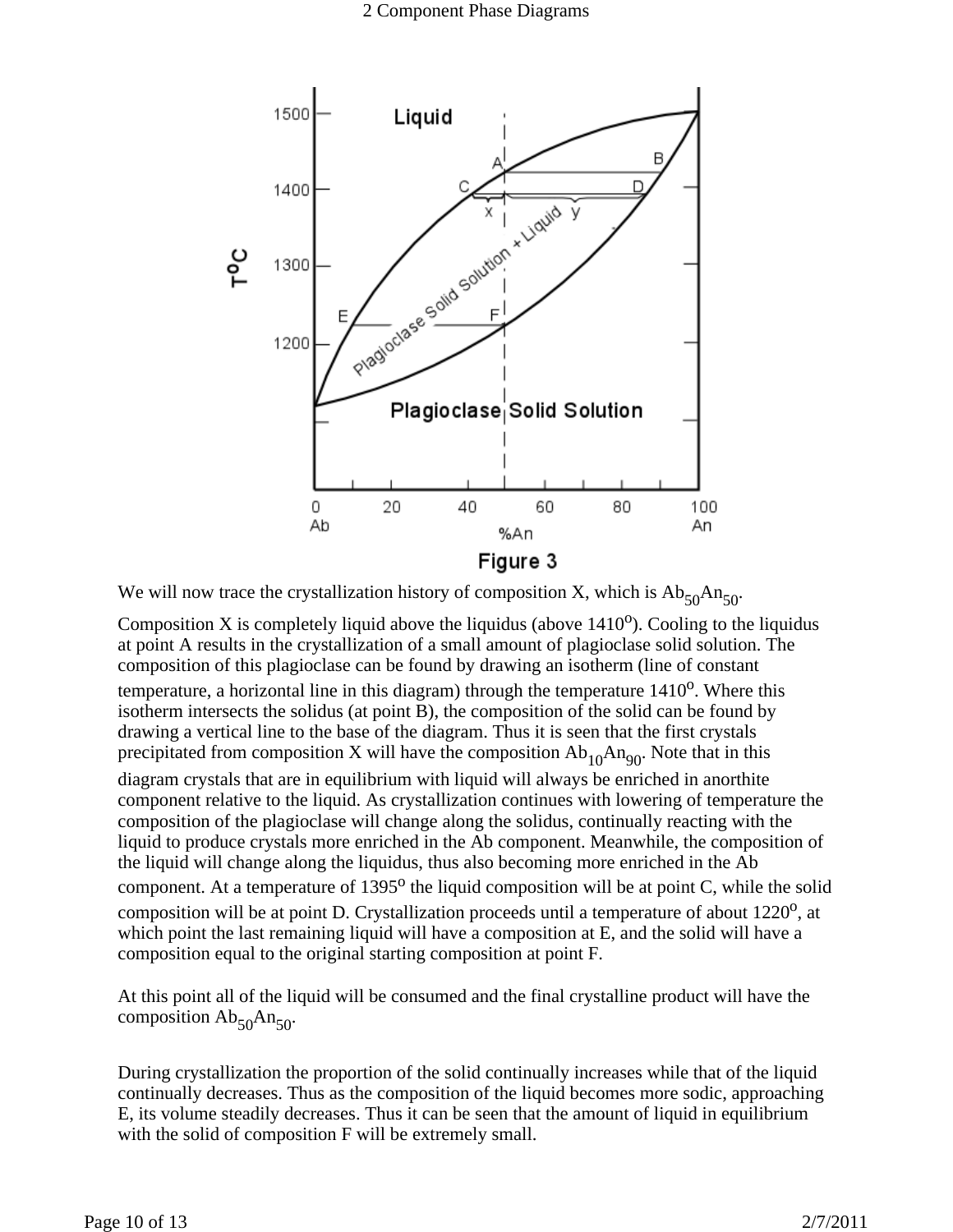If at any point during the crystallization we wish to determine the amount of solid and liquid, we can apply the lever rule. As an example, we will determine the proportions of liquid and solid in the system at a temperature of  $1395^{\circ}$ . At this point, we measure the distances oC, oD, and CD. The percentages of liquid and solid are then given as follows:

% solid (with composition D) =  $[x/(x + y)] x 100$ 

% liquid (with composition C) =  $[y/(x + y)] x 100$ 

The foregoing discussion assumes that equilibrium is maintained throughout the course of crystallization. This means that with falling temperature and continuing crystallization, the earlier-formed, more calcic crystals must react continuously with the liquid to produce homogeneous crystals that will become continuously more enriched in the sodic component. If this equilibrium cannot be maintained, then fractional crystallization will take place.

We will distinguish between three contrasting conditions.

- 1. In equilibrium crystallization, the crystals remain suspended in the melt, and cooling and crystallization are slow enough to allow continuous, complete reaction between crystals and melt. The early formed crystals will, on cooling, react with the melt continuously and thereby gradually change their composition along the solidus from B to F, while simultaneously the liquid changes from A to E. In such circumstances the crystals will not change composition beyond F, and the end product is a homogeneous mixed crystal (solid solution) having the same composition as the initial melt.
- 2. Assume that the crystals are continuously removed from the melt, by sinking or some natural filtering process. Reaction of crystals with the melt is prevented, and the composition of the liquid will continue to change along the liquidus curve toward the sodic feldspar component. The only limit to this change of composition of the liquid is the composition of the pure Na feldspar, but the relative amount of very sodic liquid would be very small. As the liquid phase changed composition with continuing removal of crystals, the successively formed crystals would become continuously more sodic; the final product would be pure albite, but it would constitute a very small proportion of the initial amount.
- 3. If the crystals remain suspended in the liquid, but relatively rapid crystallization does not allow complete reaction between crystals and liquid, the effect will be somewhat different. In effect, failure to react completely partially removes the already formed crystals from the system. The melt becomes increasingly more sodic, and earlier formed more calcic crystals serve as nuclei on which increasingly more sodic feldspar crystallizes. The resulting crystal contain zones of differing composition; the inner zones being more calcic, and the outer zones more sodic. The bulk (average) composition of the zoned crystal is that of the initial system, but the range of composition between the inner and outer zones might theoretically be as large as from B to pure Ab in the example shown for composition X.

## **EXSOLUTION**

Many minerals that show complete solid solution at higher temperatures do not show such solid solution at lower temperatures. When this is the case, the phenomenon of exsolution occurs. Since solid solutions are really one mineral phase dissolved in another mineral phase to form a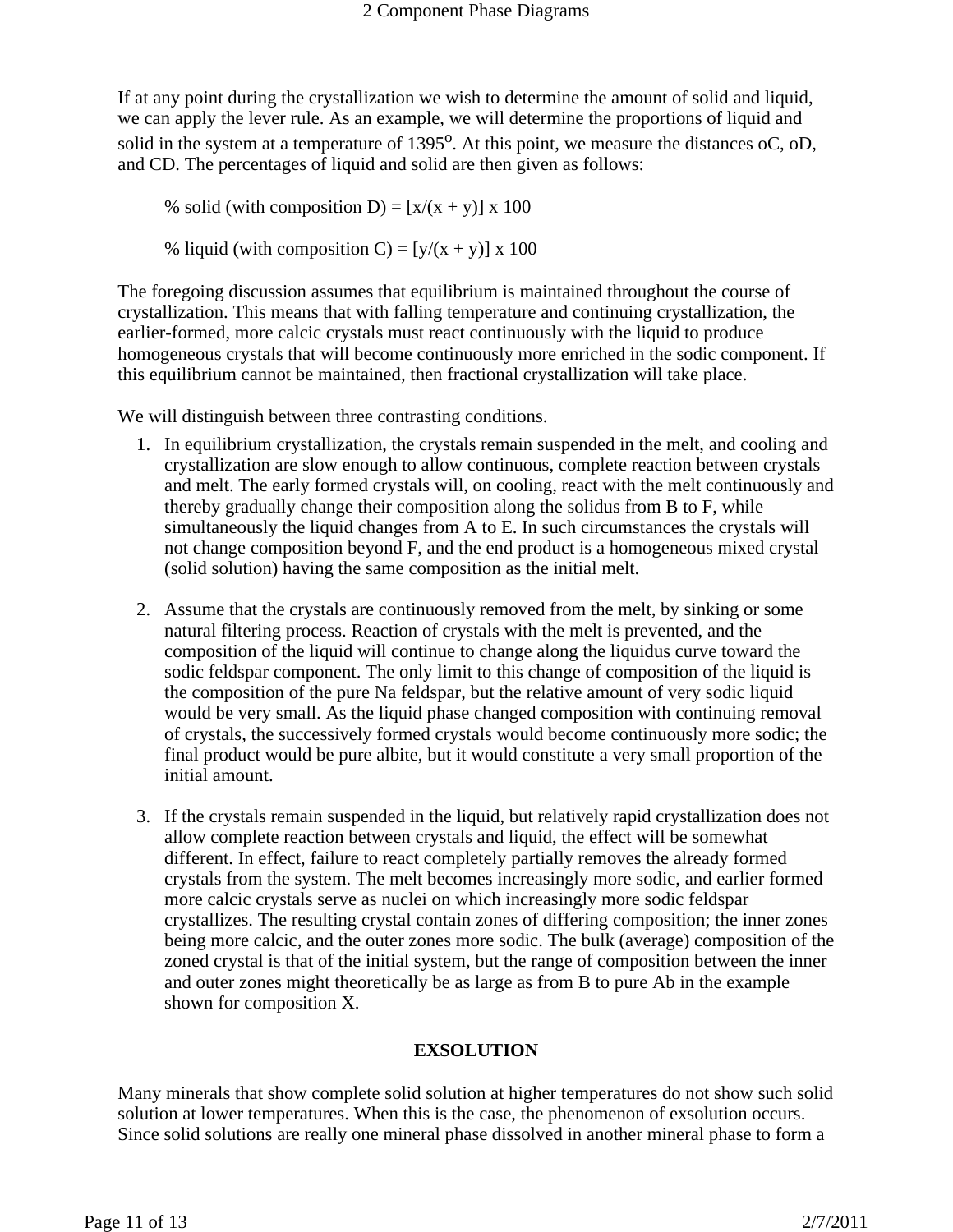single mineral phase, exsolution implies that one or the other of the mineral phases in the solution must "exsolve" or come out of solution with the other mineral phase.

Figure 4 illustrates a phase diagram (much simplified) of the alkali feldspar system which exhibits such exsolution behavior at low temperatures. At high temperatures the diagram shows that albite (Ab) or  $NaAlSi<sub>3</sub>O<sub>8</sub>$  and orthoclase (Or) or  $KAlSi<sub>3</sub>O<sub>8</sub>$  form a complete solid solution series. This solid solution series is different from the plagioclase solid solution series only in that it has a minimum composition in the middle rather than at the composition of one of the pure end members. At temperatures just below the solidus, alkali feldspar solid solutions are stable. At lower temperatures, along the curve labeled "*solvus*" the solid solution is no longer stable.



In this case the exsolution phenomena occurs below the solidus and so is a "*sub-solidus*" reaction. In order to see what happens during exsolution we will examine what happens to a composition labeled X in Figure 4. We will start at a temperature of  $750^{\circ}$  in the region where alkali feldspar solid solutions are stable. At  $750<sup>o</sup>$  the composition of the alkali feldspar solid solution is 70% orthoclase and 30% albite  $(Or_{70}Ab_{30})$ .

This solid solution remains stable with lowering of temperature until the temperature of the solvus is obtained at point A (a temperature of about  $590^{\circ}$ ). At this temperature the solid solution is no longer stable and begins to exsolve. The composition of coexisting exsolved phases can be found by drawing an isotherm until it intersects the solvus. Such an isotherm at  $590^\circ$  shows that at this temperature a solid solution having the composition of point B  $(Or_{32}Ab_{68})$  coexists with an alkali feldspar solid solution with the composition of point A  $(Or<sub>70</sub>Ab<sub>30</sub>)$ . With further lowering of temperature further exsolution occurs. At a temperature of  $300^{\circ}$  our original composition X has exsolved into two alkali feldspar solid solutions, one with the composition of point C and one with a composition of point D. To find the relative proportions or percentages of each of the solid solutions, the lever rule can once again be applied. For example at  $300^{\circ}$  for composition X the percentage of the albite-rich solid solution is  $[z/(z+y)] \times 100$ , while that of the orthoclase-rich solid solution is  $[y/(z+y)] \times 100$ . With further lowering of temperature all of the albite and orthoclase in the two solid solutions could exsolve completely to produce a pure albite phase and a pure orthoclase phase. Such complete exsolution does occur in nature, but only if the temperature is lowered very slowly. Complete